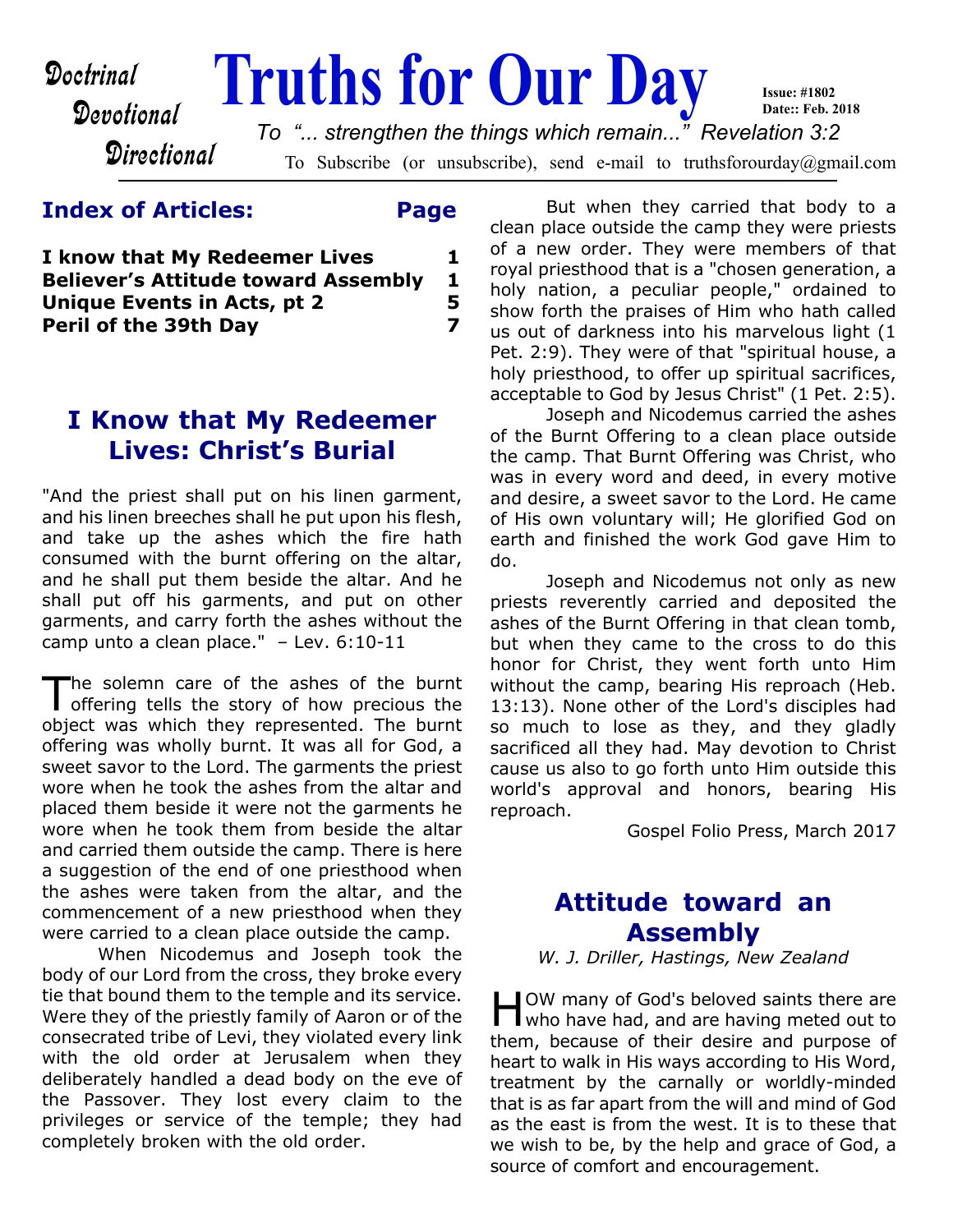# "Truths for our Day"

is a monthly publication that is freely available on the Internet and is intended to be a help to believers who appreciate the timeless truths of God's Word and who recognize the unchanging principles of God's will for His people. It is primarily intended to strengthen those who enjoy fellowship in local assemblies of believers who are gathered to the Name of the Lord Jesus Christ alone.

Editor and Publisher: loel Portman 1200 Forest Glen Ct. SE. Cedar Rapids, IA, 52403 Write to: mail@truthsforourday.com

All issues of "Truths for our Day" are available by clicking on the link below. This will take you to the index: **Truths For Our Day** 

# Please read this notice:

We permit and encourage you to reprint any issue of "Truths for our Day" that you desire, either for yourself, or to share with other believers. However, if you wish to<br>copy an individual article, we will forward your request to the copyright owner of the article to request his permission. For this reason, the format of the publication is locked to prevent unauthorized publication of articles that the author would prefer to reserve. Please do not copy them in any other way. We want to respect the ownership of all those who have written articles.

 We also hope you will let others know about "Truths for our Day" and encourage them to subscribe as well. They can do so by simply sending an e-mail to this email address:

mail@truthsforourday.com

Thank you

 First let us consider what a Church of God or an Assembly of His saints is in a town, district, etc. It is a company of saints, perhaps only 2 or 3, gathered together unto the Name of our Lord Jesus Christ (Matt. 18:20), living stones built together into a spiritual house (1 Peter 2:5), upon Christ as a foundation (1 Cor. 3:11) and with the Lord Jesus Christ in the midst of them (Matt. 18:20). Not gathered on the ground of doctrines however sound they may be, nor on the ground of the one body which takes in every believer, but to a person, our Lord Jesus Christ. In such a gathering we have the Trinity in perfect accord and operation—God the Father by the Holy Spirit gathering obedient saints to the Name of His Son and His Son in the midst of them. Each saint in it is indwelt by the Holy Spirit (1 Cor. 6:19) ; his body being the temple of the Holy Spirit.

 It belongs to God as it is God's Temple (1 Cor. 3:16), and it is builded together for an habitation of God through the Spirit (Eph. 2:22). This is what the saints at Ephesus were in their local character.

 How we should value being associated in Testimony for God upon earth with such a company where Father, Son and Holy Spirit are. How carnally-minded, worldly-minded and spiritually-blinded believers make light of, speak and write against and even deny the existence of such today. The Word of God knows no other gathering however much wisdom and human reasoning may be used to justify its existence. "Wherefore come out from among them and be ye separate saith the Lord" (2 Cor. 6:17). Come out to whom? To what? To a person surely—our Lord Jesus Christ, to a gathering of saints who in obedience to His Word have gone unto Him without the camp (what professes to be but is not of God) bearing His reproach (Heb. 13:13). With such a gathering God associates the "Continual sacrifice of praise and thanksgiving to God by Him"—the Lord Jesus (Heb. 13:15). What a company of saints to be in! Surely this is His path for His own who have exercised hearts to do His will. From such a company goes forth His Gospel (1 Thess. 1:8) for He is in the midst of them (Matt. 18:20) and is the foundation of it (1 Cor. 3:11). It is also a pillar and ground of the truth (1 Tim. 3:15) for He Himself is the Truth (John 14:6). Thus sinners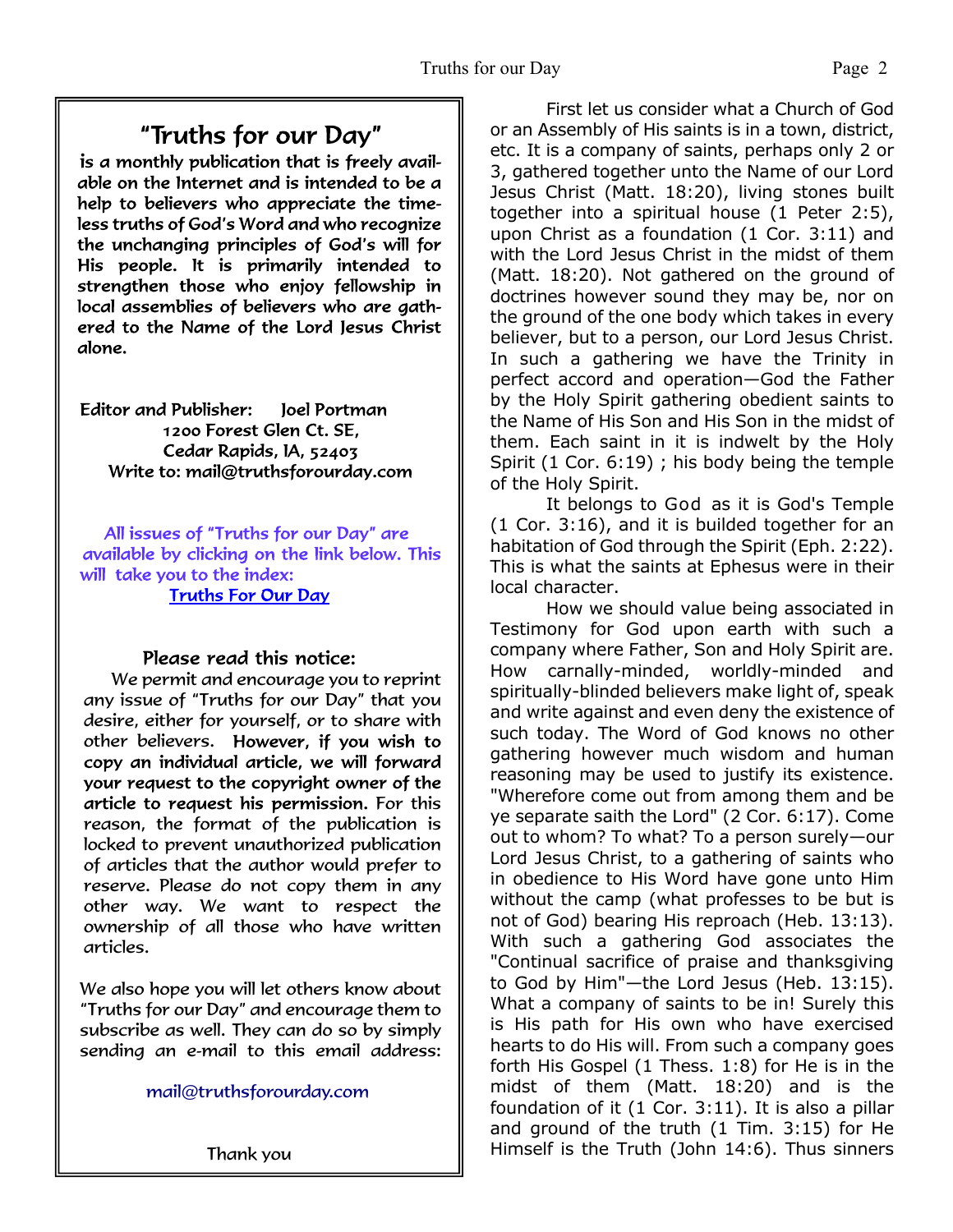will be reached by the Gospel and saints preserved and grounded in the ways of the Lord (1 Tim. 4:16) thus having pointed out to them by the Holy Spirit through the Word, "This is the way, walk ye in it" (Isa. 30:21) .

 So an Assembly of God has this dual testimony (1) worldward in the Gospel for their salvation, and (2) saintward in their walk with and for God in this poor world. In the three-fold commission of Matt. 28—preaching the Gospel (Mark 16) or making disciples of all nations (Matt. 28), (believers) baptism and teaching of the saints to observe all things He has commanded, it certainly would not be right for God's people to neglect the observing of the all things and only walk in partial obedience by concentrating all their energies on the preaching of the Gospel. Yet some go to this extreme and extremists only hinder the saints from being well-pleasing to Him. Obedience is better than sacrifice and to hearken than the fat of rams (1 Sam. 15:22). This chapter relates the partial obedience of Saul which cost him his rejection by God of being King.

 In this fellowship (Matt. 18:20; Heb. 13:13; Acts 2:42) there is the Apostle's doctrine (God's will and mind for His people), the breaking pf bread and the prayers. So in this fellowship we have the Lord's Table, the Lord's Supper (Acts 2:42; 20:7; 1 Cor. 11) and in the Word of God it is found nowhere else, and so there is no Scripture for receiving to the Lord's Table but scriptural reception is into assembly fellowship. In Divine things there is no room for earthly, worldly or human wisdom and experiences, human argument or natural reasoning which all belong to the natural man of 1 Cor. 2:14. How necessary then to walk in the light as He is in the light. Disobedience to the Word of God is followed by spiritual darkness, spiritual blindness and how great that darkness becomes.(Matt. 6:23). How often from the platform is the cry heard, "God looks upon our condition and not upon our position" Our God requires us to be right both positionally and conditionally. How could a saint be right conditionally if knowingly wrong positionally, i.e. walking in disobedience to the Word of God?

 How discouraging it is to the Lord's people, who desire to do the Lord's will, to see those who should stand firmly against what is contrary to the Word, remaining in silence and not raising their voices against evil practices. Silence gives consent. In Acts 7 Saul is seen as a young man witnessing the stoning of Stephen. Outwardly he might have seemed innocent as he was only taking care of the raiment of those who stoned Stephen but afterwards he says, "I was also standing by and consenting unto his death" (Acts 22:20). This silent consent developed into "breathing out threatenings" and open rebellion against the people of God (Acts 9:1-2).

 Do you, do I, discourage the Lord's people thus? Are you, am I, guilty before God by our silence, of consenting to evil, to departure from God and His Word in the Assembly? Is the state the Assembly has got into due to your, or to my, silence? If so, let us consider whether very soon we too shall be active partakers and active supporters in this departure.

 To the church are given two and only two visible ordinances (1 Cor. 11:1). Believers' "Baptism" and "Breaking of Bread." An Assembly of God will, in obedience to His Word, keep both and not one only. The saints of God in it should seek His grace to give due regard to the observance of the all things commanded by the Lord (Matt. 28:20) who declared "if ye love Me keep my commandments" (John 14:15, 21, 23). The pattern Assembly is described in Acts 2:42. After their salvation and baptism, they continued steadfastly in the Apostle's doctrine, the fellowship, the breaking of bread and the prayers. Into this fellowship, not to the breaking of bread, the Apostle Paul was received on the testimony of Barnabas in Acts 9 and he was with them, coming in and going out and no mention is made whatever of the breaking of bread and why? It is the privilege of those in the fellow-ship of the Assembly.

 How many have started well but have failed to continue, because in some cases, they have received anything but Christ-like treatment, have absented themselves and eventually landed in men's religious systems. The Apostle Paul's exhortation to Timothy was "Take heed to thyself (self first) and to the doctrine; continue in them for in so doing thou shalt both save thyself (self-preservation) and them that hear thee (i. e. the preservation of others)" 1 Tim. 4:16. Again in Heb. 12—"Make straight paths for thy feet." Then again in Rev.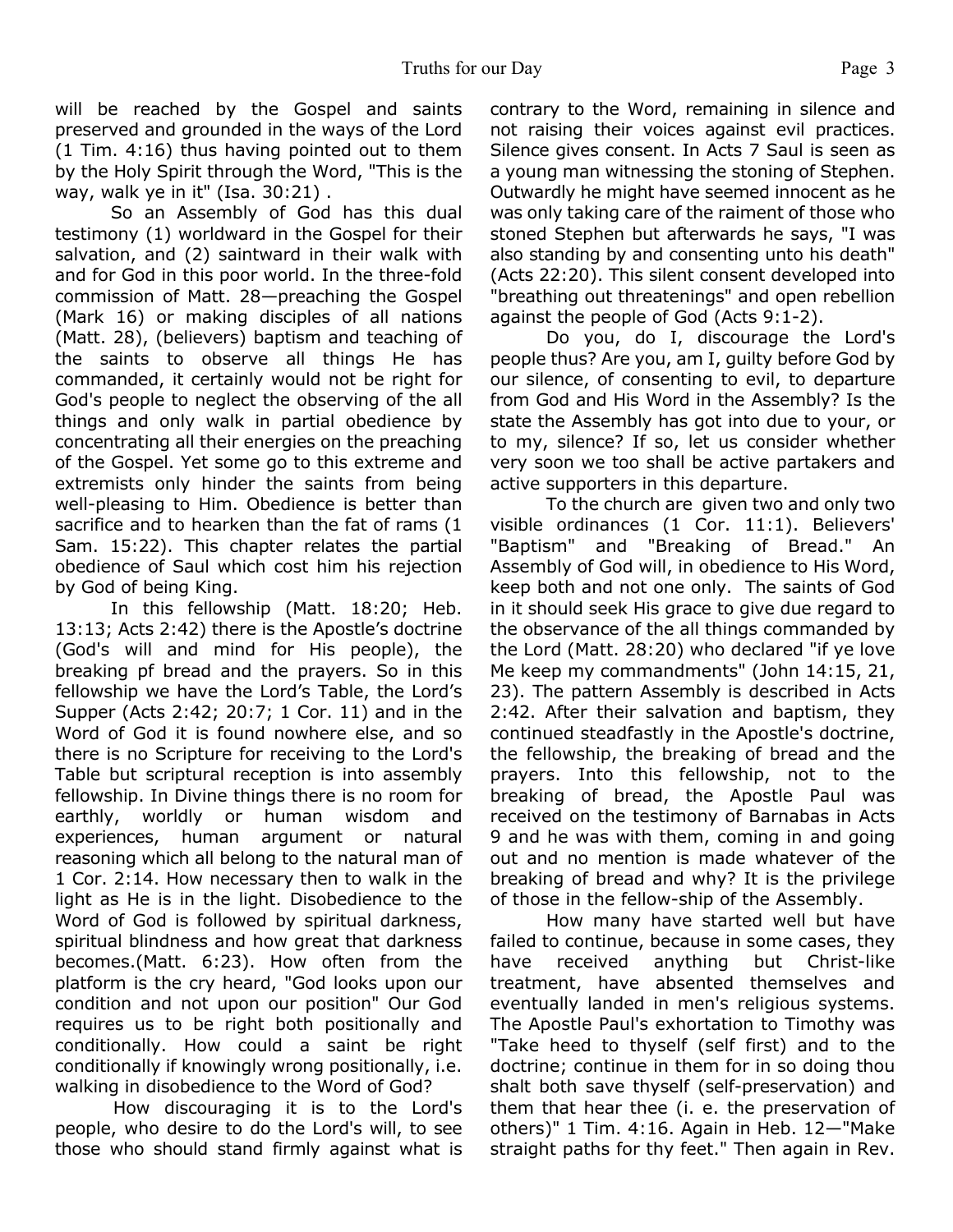3:11, "Hold fast that which thou hast (keeping His Word, not denying His Name, and keeping the Word of His patience —His coming again)." Let us not be deceived by the oft-repeated, unscriptural statement that there are no Assemblies of God today because the Church is in ruins. The epistle to Philadelphia in Rev. 3 proves that there will be Assemblies of a Philadelphian character when the Lord comes. They will: have only a little strength and may be in numbers down to 2 or 3 (Matt. 18:20). God always has had and always will have a remnant in Corporate or Assembly Testimony when the Lord comes. To such He says, "Hold fast till I come." How necessary, by His grace, in humility and dependence upon Him-self, to continue and hold fast when there is not only dreadful departure on every hand but also a very decided and often very bitter opposition to and persecution of those who for conscience sake towards God and in obedience to His Word are seeking to continue and to hold fast to God's ways for His people. The Lord enable you and me to do so for His glory.

 The Devil hates the truth of God that would gather saints in Assembly fellowship (Acts 2:42) unto the Name of our Lord Jesus Christ (Matt. 18:20) and separate them unto Himself (our Lord Jesus Christ, Heb. 13:13) from every unequal yoke (2 Cor. 6) and thus from the Devil's Masterpiece, the False Bride, Babylon, the religious systems of men, all around. When these Divine "Truths" are preached or written for the spiritual preservation and welfare of the people of God, the Devil, Satan, soon finds a tool, and preferably a child of God to whittle away the truth of God and even to persecute God's messenger with God's message for God's people (Hag. 1:13). How sad then to be a carnally minded, a worldly minded (perhaps scholarly) or a spiritually blinded (one whose light has become darkness, Matt. 6:23) believer who can thus be used by Satan.

 It is recorded in Joshua concerning the generation that arose after the death of Joshua and the elders that outlived Joshua that they knew not the ways of the Lord. A generation has arisen in this our day who know not the ways of the Lord but they think they do. They speak and write as if they do. What is the course in such a day as this? By His grace to continue in the doctrine and teaching of the Word (1 Tim. 4:16), Hold fast His Word, don't deny His Name by associating with any other name (Rev. 3:11) and to make straight paths for our feet (Heb. 12:13). May we not be over-come by what is abounding more and more on every hand, and may we not faint in the day of adversity (Prov. 24:10) when some are suffering for righteousness' sake, for obedience to His Word and perhaps even cast out of the Church like those who had God's commendation for their life and testimony (3 John 10). Diotrephes' disciples, Diotrephes' followers, doing Diotrephes' work are not all dead yet. There may be those who are experiencing what David experienced when he said in 1 Sam. 26:19, "For they have driven me out this day from abiding (Heb. margin, cleaving) in the inheritance of the Lord." It may be some are afraid of speaking the Truth of God because of such action. Jer. 23:28 is God's encouragement to be faithful and how encouraging it is to know that in spite of all that Saul did against David, God put David on the throne. The Lord enable us then to continue and hold fast more tenaciously as the days darken and become more difficult for "the path of the just is as the shining light that shineth more and more unto the perfect day" (Prov. 4:18) and the just are those who walk in the ways of the Lord (Hos. 14:9). Our responsibility is to walk and our God will see to the shining. Oh, to be thus shining brightly for Him till He come and if so shining it will not be, "Being ashamed before Him at His coming" (1 John 2:28).

WIS August 1942

Never go anywhere without asking God to accompany you, for you are surrounded by foes and will need your guard; unexpected difficulties may arise, and temptations may assail you and only God may be able to deliver you.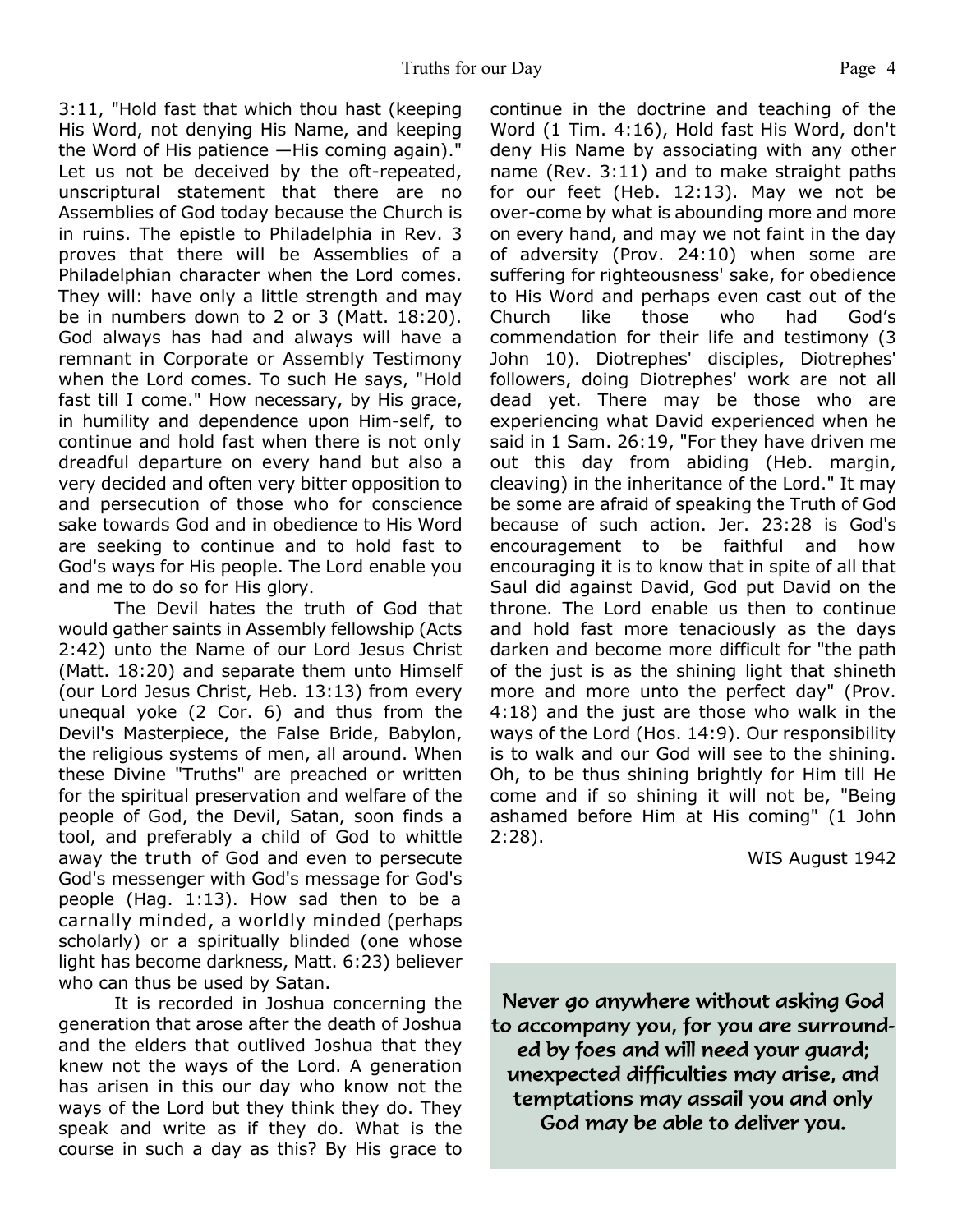# **Unique Events in Acts, pt 2**

*Robert Surgenor*

#### **The Samaritan Believers**

**Malking with Luke we come to the next** unique event in Acts 8:12, 14-17. "But when they believed Philip preaching the things concerning the kingdom of God, and the name of Jesus Christ, they were baptized, both men and women.…Now when the apostles which were at Jerusalem heard that Samaria had received the word of God, they sent unto them Peter and John: Who, when they were come down, prayed for them, that they might receive the Holy Ghost: (For as yet He was fallen upon none of them: only they were baptized in the name of the Lord Jesus.) Then laid they their hands on them, and they received the Holy Ghost."

Here we find a group of people that received the word of God and believed. Consequently they were baptized. However, as strange as it may seem, they had not yet received the Holy Ghost. Why? Consider the setting in which these people were saved. Up until this point the Church was basically Jewish. What is taking place here is what the Lord told them ere He left them and went back to heaven; "But ye shall receive power, after that the Holy Ghost is come upon you: and ye shall be witnesses unto Me both in –

(1) Jerusalem, and in all Judaea,

- (2) and in Samaria,
- (3) and unto the uttermost part of the earth" (Acts 1:8).

Thus we have a progression. The gospel is first preached to the Jews in Jerusalem and Judaea, and then it broadens out, through Philip, to the Samaritans in Acts 8, and then to the Gentiles, the uttermost parts of the earth, through Peter in Acts 10.

# **Bridging Jewish & Samaritan Animosity**

If you are familiar with your Bible, you will know that there was animosity between the Jews and the Samaritans. Remember the Samaritan woman's words in John 4:9; "How is it that thou, being a Jew, askest drink of me, which am a woman of Samaria? for the Jews have no dealings with the Samaritans."

Notice the wisdom of God how He proceeds to form an indissoluble bond between Jewish believers and Samaritan believers. Apostolic delegates from the Jewish church in Jerusalem had to lay their hands upon the Samaritan believers before that could receive the Holy Ghost. That act formed a brotherly bond.

Samaritans would be made to see that the Jewish church played a part in their blessing, and the Jewish believers would see that through Philip's act they were linked with the Samaritans. This was a unique event, never to be repeated.

#### **The Door of Salvation Opened to the Gentiles**

In Acts 10, Peter is appointed by God to open the door of faith to the Gentiles. He was made to see that, "God is no respecter of persons: But in every nation he that feareth Him, and worketh righteousness, is accepted with Him" (Acts 10:34-35). As he preached the gospel in the house of Cornelius, in Caesarea,

"the Holy Ghost fell on all them which heard the word. And they of the circumcision (the Jewish brethren) which believed were astonished, as many as came with Peter, because that on the Gentiles also was poured out the gift of the Holy Ghost. For they heard them speak with tongues, and magnify God. Then answered Peter, Can any man forbid water, that these should not be baptized, which have received the Holy Ghost as well as we? And he commanded them to be baptized in the name of the Lord. Then prayed they him to tarry certain days. And the apostles and brethren that were in Judaea heard that the Gentiles had also received the word of God" (Acts 10:44-48; 11:1).

You must remember that the day had not yet come when tongues would cease, thus we see an immediate proof that these Gentiles were saved and indwelt with the Holy Spirit. The proof of their salvation was undeniable. This was previously unheard of that God would reach over the Jewish wall and save Gentiles. However, this manifestation was so great, that even Jews, who had a set mind, were made to see that the door of salvation was now open to the Gentiles.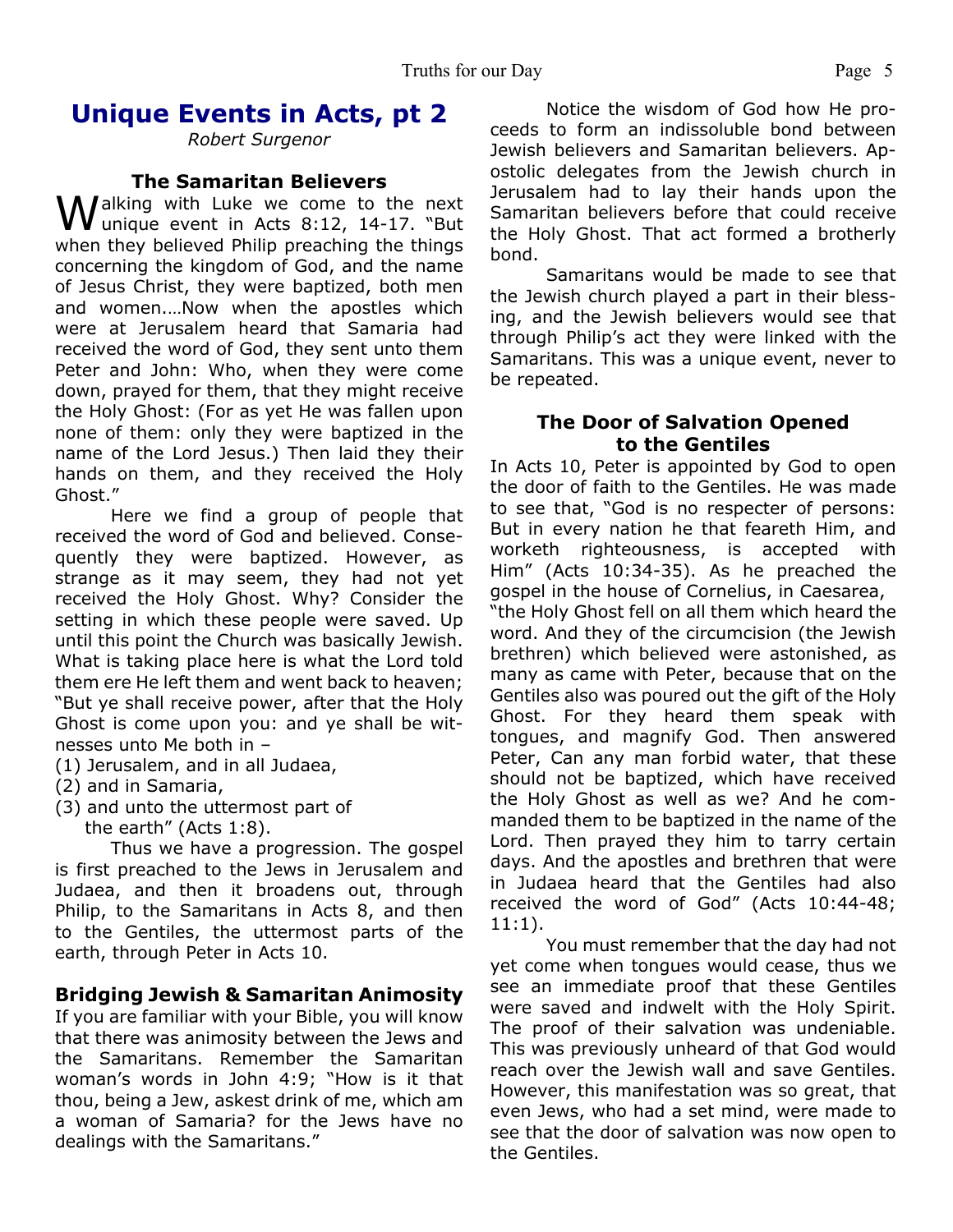This was not a unique event, for the pattern of obtaining salvation was now set, namely, (1) conviction, (2) receiving the word, (3) trusting Christ, (4) immediately indwelt with the Holy Spirit, (5) divine evidence in the individual of having salvation, (6) and then water baptism. This pattern continues on to the end of the Church age.

#### **Disciples of John the Baptist**

Coming to Acts 19 we see Paul, upon arriving at Ephesus, finding himself in a very unique situation. Notice: "And it came to pass, that, while Apollos was at Corinth, Paul having passed through the upper coasts came to Ephesus: and finding certain disciples, He said unto them, Have ye received the Holy Ghost since ye believed? And they said unto him, We have not so much as heard whether there be any Holy Ghost. And he said unto them, Unto what then were ye baptized? And they said, Unto John's baptism. Then said Paul, John verily baptized with the baptism of repentance, saying unto the people, that they should believe on Him which should come after him, that is, on Christ Jesus. When they heard this, they were baptized in the name of the Lord Jesus. And when Paul had laid his hands upon them, the Holy Ghost came on them; and they spake with tongues, and prophesied. And all the men were about twelve" (Acts 19:1-7).

The question often arises were these twelve men saved when Paul first met them, or were they still in their sins? Some writers seem positive that they were in need of God's salvation. In other words, even though scripture defines them as disciples of John the Baptist, and ones who had believed John's message, yet they were still on the way to hell. Personally, I find it hard to see how sincere men trusting the only God given message of salvation at their disposal, and devoutly serving God would be in hell if they died.

These men, as Matthew Henry says, "were disciples who professed faith in Christ as the true Messiah, but were as yet in the first and lowest form in the school of Christ, under his usher John the Baptist." Henry goes on to say; "they were much of the standing that Apollos was of when he came to Ephesus (for he knew only the baptism of John, Acts 18:25).

Paul was told, probably by Aquila and Priscilla, that they were believers, that they did own Christ, and had given up their names to him; now Paul hereupon takes them under examination."

The problem lay in the fact that they had believed in the Son of God, yet they had not received the Holy Ghost. You can see now that this is a unique event. As the late Jack Hunter once remarked, "They were living in a past dispensation, and Paul would bridge that dispensation by laying his hands on them."

When Paul asked them, "Have ye received the Holy Ghost since ye believed? " They answered, "We have not so much as heard whether there be any Holy Ghost." That is, they had never heard that the promise of the Holy Ghost's coming had actually taken place. It would seem, being disciples of John, that were aware that the Holy Ghost would come, for John, in his baptism, announced Christ as about to baptize with the Holy Ghost, (Matt. 3:11; Lk. 3:16). These believers had not heard that the Holy Spirit, in His gifts, had been given to or received by anyone.

Paul enquired how they came to be baptized, if they knew nothing of the Holy Ghost; for, if they were baptized by any of Christ's ministers, they would have been instructed concerning the Holy Ghost, and would have been baptized in His name ("Go ye therefore, and teach all nations, baptizing them in the name of the Father, and of the Son, and of the Holy Ghost" Matt. 28:19). Paul said to them, "Unto what then were ye baptized? And they said, 'Unto John's baptism'."

Some writers claim that some wellmeaning disciples of John ignorantly kept up his name as the head of a party, and in a blind zeal for John's doctrine, they baptized here and there in John's name, looking no further themselves, nor directing those that they baptized any further.

Paul shows these ignorant brethren at Ephesus, the true intent and meaning of John's baptism, as basically referring to Jesus Christ, and so rectifies the mistake of those who had baptized them into the baptism of John, and had not directed them to look any further, but to rest in that.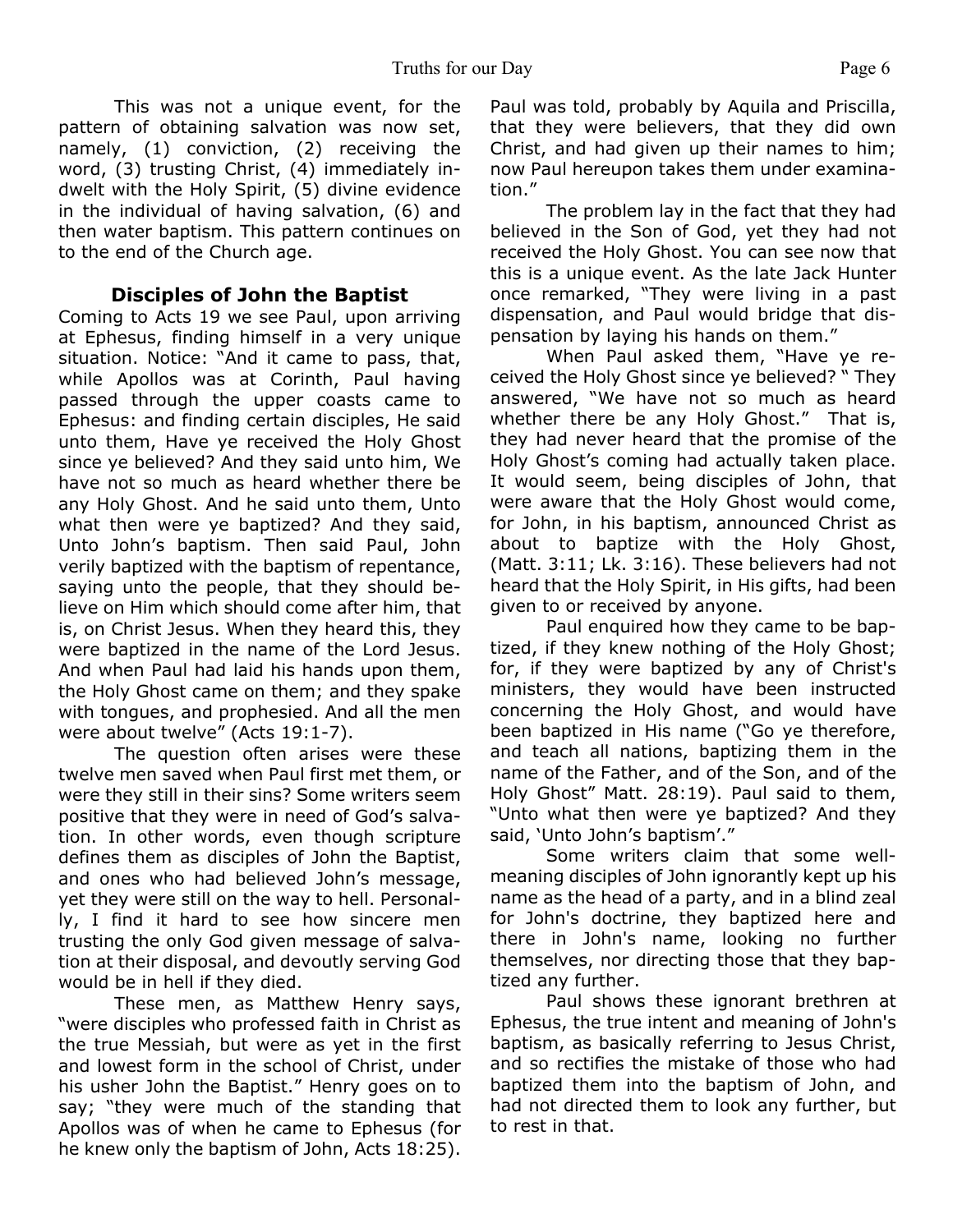These brethren who were left in ignorance, or led into error, were not despised by Paul, but rather were compassionately instructed, and better taught by Paul. Paul assured them that John's baptism was good as far as it went, they being sorry for their sins, but was never designed that those baptized should rest there, but that John's baptism was designed only to prepare the way of the Lord, and to dispose them to receive the Christ of God. As another has phrased it; "John's baptism was the porch which they were to pass through, not the house in which they were to rest."

When Paul showed them their error, they thankfully accepted the discovery, and were baptized in the name of the Lord Jesus.Thus we have the last of the three unique events recorded by Luke in the Book of the Acts.

# **The Conclusion**

Summing it all up we discover believing Jews in Acts 2 not receiving the Holy Spirit until they were baptized, while in Acts 8, the Samaritan believers being baptized could not receive the Holy Spirit until two apostle's from the Jerusalem Assembly laid their hands upon them. Finally, in Acts 19, baptized believers did not receive the Holy Spirit until Paul laid his hands upon them.

The order of events as we have it today is found in Acts 10. Sinners hear the word, believe on Christ, and are immediately possessed with the Holy Spirit and consequently baptized soon afterward.

Let us be careful not to seek to build a doctrine on a historical event. History has its place in Holy Scripture. It informs us of God's dealings, purposes and ways. Doctrine is found in the apostolic letters to the assemblies, and inform us of God's desire regarding our Christian behavior, individually and corporately. Paul exhorted Timothy, "Study to shew thyself approved unto God, a workman that needeth not to be ashamed, rightly dividing the word of truth" (2 Tim.2:15); or as J. N. Darby translates it; "Strive diligently to present thyself approved to God, a workman that has not to be ashamed, cutting in a straight line the word of truth."

The Vulgate Latin version renders it, one that "rightly handles"; or, as the Syriac version, that "rightly preaches the word of truth"; who gives the true sense of Scripture, does not pervert and wrest it, and take from it, or add to it; who points out the truth in it.

This same Greek word is used by the Septuagint in Proverbs 3:6, where it answers to the Hebrew word "rvy", which signifies to direct the way, and make it plain.

A Scripture taken out of context can become a pretext.

Consider the fact that Paul had learned the trade of tent making. Cutting hide or fabric, using a pattern, would require "cutting a straight line," or the various pieces to be joined later, would not fit. All Scripture fits perfectly together when it is interpreted by "cutting a straight line."

The unique events in Acts 2; 8; and 19 would never be repeated again. They give us an insight to the transitional character of Acts and remind us of Paul's exclamation;

"O the depth of the riches both of the wisdom and knowledge of God! how unsearchable are His judgments, and His ways past finding out!" (Rom. 11:33).

**God loves us to be importunate at His throne; He says, "Ask, seek, knock;" that is, persevere until you obtain; He is not pleased when we take DELAYS for DENIALS.**

# **The Peril of the 39th Day**

*Joel Portman* Exodus 32-33

We learn valuable lessons from the experi-<br>Wences of God's people in the Old Testament. Paul reminds us that "whatsoever things were written aforetime were written for our learning, (Rom. 15:4). One lesson we learn is the importance of waiting patiently for God's time and will to be expressed. It seems that the most difficult test for God's people is to wait for God to work in His own time, while maintaining our faithful responsiveness for the entire period. We naturally get impatient, and though we may be faithful at the first to Him and obedient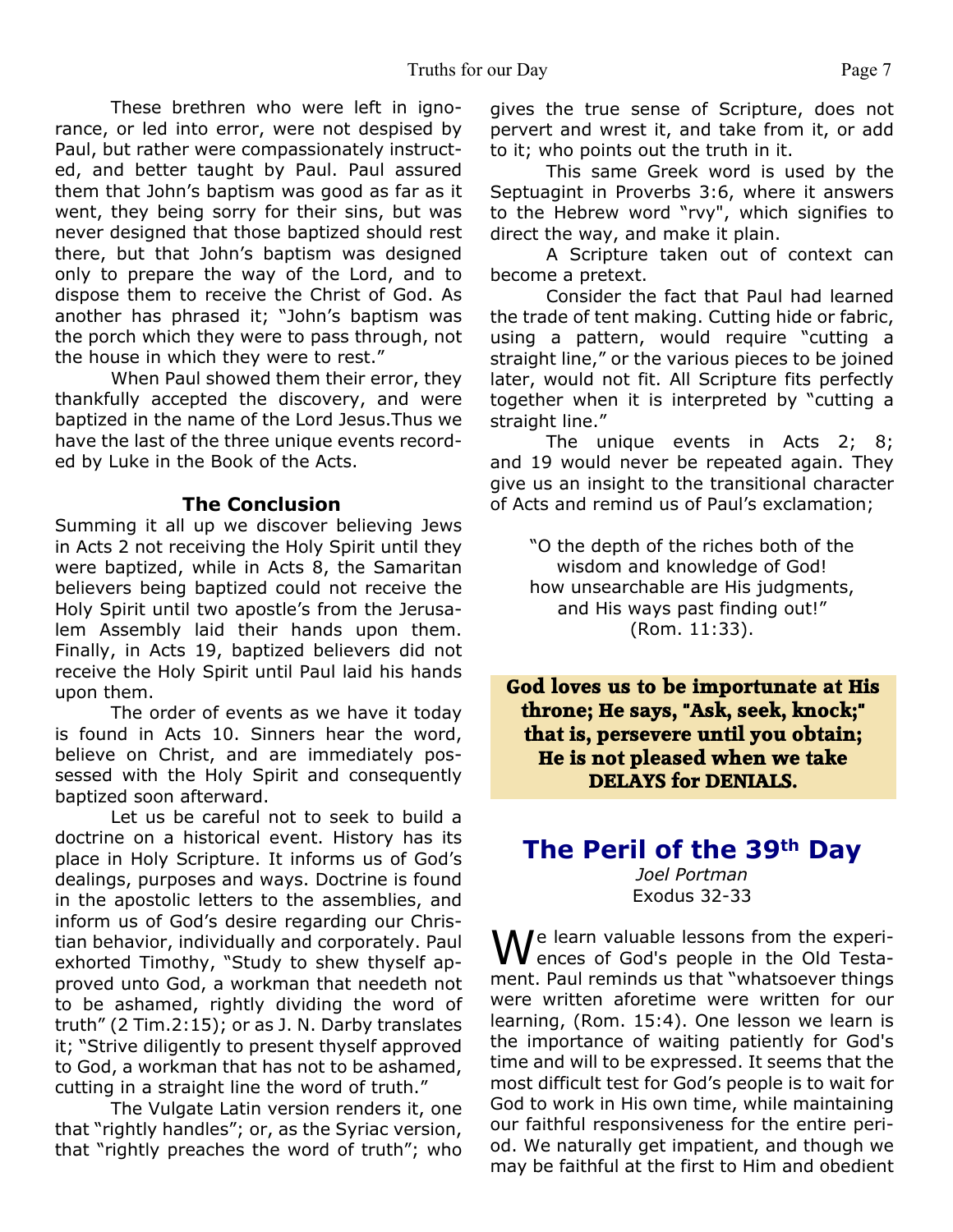to His Word, toward the end we may lose sight of its importance. Times like these can be seen in some periods in the Bible that lasted for forty days, and they all seem to have important lessons for us to learn.

 These forty day periods always involved some form of testing. W. T. P. Wolston ("Forty Days of Scripture") says, "It seems to me that it is usually connected with the probation or testing of man, on the one hand, or, in the government of God, with the penalty and judgment of his sin, on the other." He indicates that there are twelve such periods in Scripture. According to F. W. Grant, who studied the significance of numbers in Scripture, forty represents a test that God uses to reveal our own spiritual condition and to develop what is for God. Nine times we read of 40 days, and of those, we also read the added expression, "and nights" five times. These were testings by God according to man's responsibility, and Christ, in the days of His flesh, triumphed in both the 40 days of testing in the wilderness and the 40 days of teaching after His resurrection. Other examples include the rain that fell at the time of the flood for 40 days, Moses was on the mount twice for 40 days each, and the spies searched the land of Canaan for 40 days. Goliath defied the armies of Israel for 40 days, Elijah, in his discouragement, went 40 days into the wilderness to Horeb, and Jonah preached in Nineveh for 40 days.

 Again F. W. Grant points out that the Jewish calendar year was 360 days, which is 9 x 40. He suggests that the number 9 is related to finality, so that this typically brings before us the idea of the end of all testing that will finally be reached by God's people.

#### **Israel at Mt. Sinai**

In Ex. 32:1, we read that Moses had gone up to the mount and had been there nearly 40 days. When he left the people, he left them no indication of how long he would be gone. They were to wait faithfully until He came down with the tables of the law from the LORD. Sadly, it was a day short of 40, or the 39th day, when they rebelled and fell into false worship. Only one day short of his return and they failed so miserably. Again F. W. Grant associates the number 13 with rebellion (Gen. 14:1-2). So that the

39th day was  $3 \times 13$ , and it was then that they rebelled against the leadership of Moses and the presence of God in the camp.

 It shouldn't be difficult to see typical teaching in this period of Israel's first failure that apply to us. The last sight that Israel had of Moses prior to this period was of a man who was going up. The church period began in Acts with a Man who went up out of their sight, but who left the promise that He would return. The church is likewise in a period of testing to see if she will remain faithful to the Lord and obedient to His Word until He comes, and we don't know when He will return for His people. His purpose for us is that we maintain faithful testimony to the end ("hold fast that thou hast until I come," Rev. 3:11). It never is His purpose that we should fail! Yet the prophetic perspective is that near the end, in Laodicea, the prevailing condition will be that of failure, with the Lord outside entirely. How dangerous it is to fail when His coming is so near! It would help us to learn some lessons from the condition of God's people during the days when they waited for Moses at the foot of Mt. Sinai.

# **God's Provision for Faithfulness**

Moses had given Israel every provision for them to remain faithful during his absence. The Lord has likewise given us every resource that is necessary to preserve us to the end without stumbling (**"**Now unto him that is able to keep you from falling, and to present you faultless before the presence of his glory with exceeding joy. . ." Jude 24). We note that

**1. 24:1-3 He had given them His Word** when He spoke to them from the mount. They had heard His voice and had received His commandments. They were not left without the truth to guard them from committing evil. In the same way, we have received the complete Word of God that is intended to guide us in our conduct during the Lord's absence as well as to guard us from failure. We must give heed to it completely!

**2. 24:4-7, they had the altar and 12 pillars** to remind them of sacrificial relationship and their national responsibility to maintain testimony for God during that period of time. We have the reality of our Lord Jesus to give opportunity to render worship and praise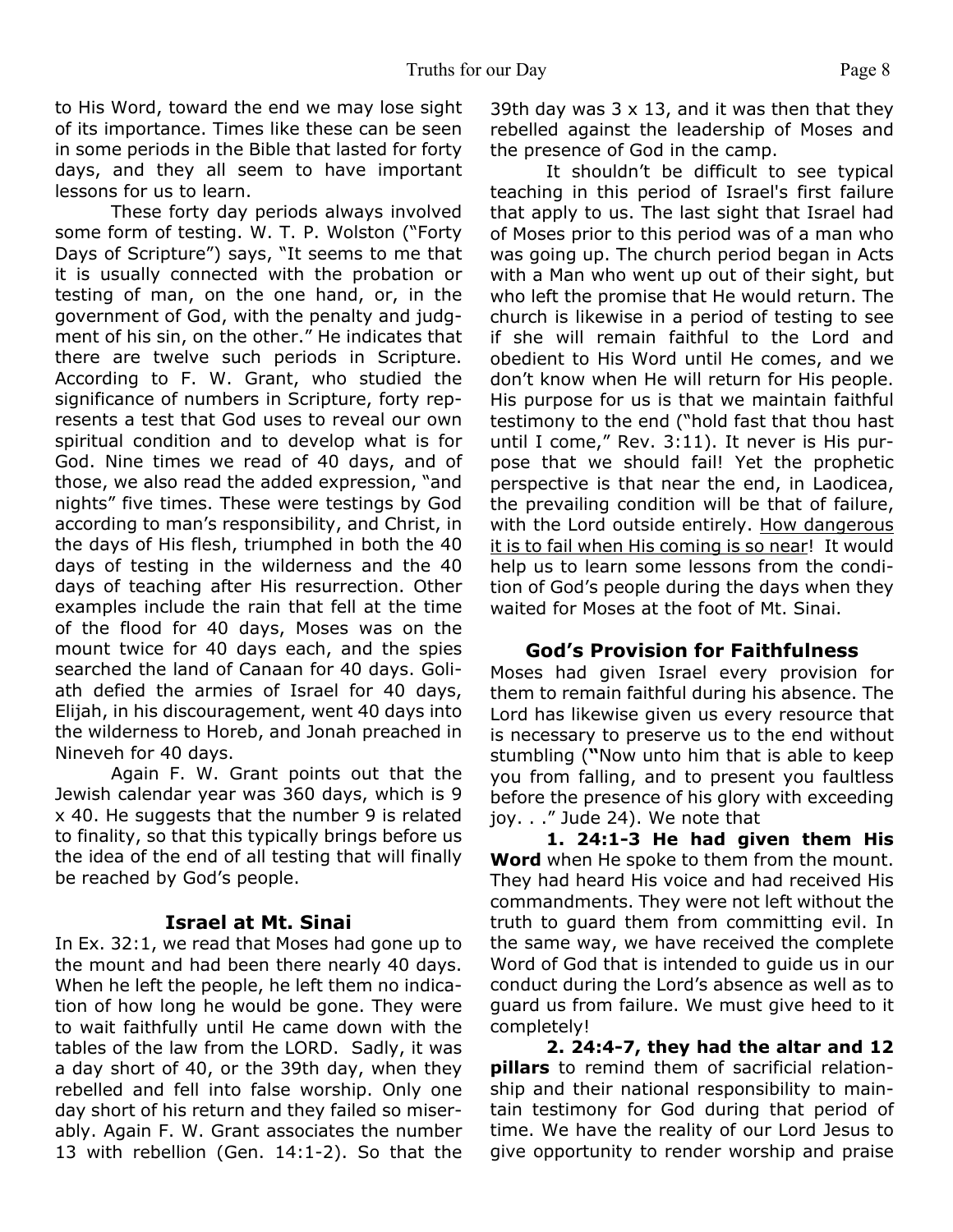to our blessed Lord as well as to make our petitions to our God.

**3. 24:8, the blood of the covenant** had been sprinkled upon them, and a relationship was established on that basis in which they had promised to obey all that the Lord had said. We have entered into a relationship that involves many great privileges, but it also entails great responsibilities to the Lord.

**4. 24:9-11, The responsible men** had seen God and had eaten (either meaning that they ate in His presence, or were preserved to eat following the event), and these 72 men and Aaron were left in the camp as witness of the reality and glory of God. Eph. 4 tells us that the resurrected, ascended Christ has given gifted men to the church for the purpose of building it into complete maturity and preserve it.

**5. 24:14, Moses had left with the promise of his return**, but no indication of when. But they had a sight of God's glory on the mount (v. 16-18). In the same way, we remember the words of the Lord in John 14:3, "I will come again. . ."

 So they had no excuse for their failure. What more could the Lord have given them so that they might be preserved from sin? But before we condemn these ancient people, we might well remember that we have received far more than they in the preserving elements that the Lord has left us so that we might be found faithful to Him "when(ever) He appears" (1 Jn. 2:28). Yet we live in a day when it is evident that failure is the mark of the church age, even as it was of those people.

# **Failure of God's People**

What caused their failure? Can we identify some of the causes that might help us in our day of testimony for God? Some of the reasons that they failed were,

**1. They became impatient**. It was a long time for the people to wait for Moses to return without having a set date. Saul had the same problem, when he failed to wait for Samuel before impatiently offering a burnt offering (1 Sam. 13:8-14). Mt. 24:48 speaks about the evil servant who said "My Lord delayeth his coming", and as a result, he began to smite and mistreat his fellow servants. So, waiting is the most difficult act for most of us.

**2. They lost sight of the Man who had gone up** with a promise to return. Actually, they lost sight of God, who was always in their midst, and because they had their eyes set on a man, they failed to realize God's presence with them.

**3. Those who were in the position as leaders failed.** They had been given the sight of the LORD, and they had the responsibility to restrain and lead the people. However, we notice that there is no mention of them, except for the willing yieldedness of Aaron to the wishes of the people. These men didn't maintain the truth nor the purposes of God that had been expressed to them, so they were responsible for the failure.

**4. The people reverted to the forms of religious worship** that they were accustomed to in Egypt before redemption. They were out of Egypt, but in many ways, but Egypt was never out of them. There was a natural attraction to that form of worship that drew them to imitate it, though at the expense of maintaining worship for the Lord.

# **What did they do?**

**1. They made a false god**. It was the worship of a bull (Apis in Egypt). Why did they make a calf and not a man's image? Their leaders had seen God on the mount, and certainly He didn't appear to them in this fashion! Bezaleel was commissioned and gifted by God to build the materials of the tabernacle, but he never made a calf. Aaron had never received such a commission. This was the work of their hands out of their imagination. We find that this act had long-term results; Micah possibly did the same in Jud. 17:4, and Jeroboam did the same thing twice (1 Kings 12:28).

**2. They instituted a false feast.** It was "to the Lord", they said, but though they attached the Lord's Name to it, it was contrary to His will. Actually, they broke 8 of the 10 commandments in one day! They were desecrating the Lord's Name, calling it a feast to the Lord, when it wasn't. Moses had already given them the designated feasts in Ex. 23, so they were not ignorant of God's will.

**3. They engaged in false worship**. They had a burnt offering and a peace offering, but no sin offering! One can argue that the sin